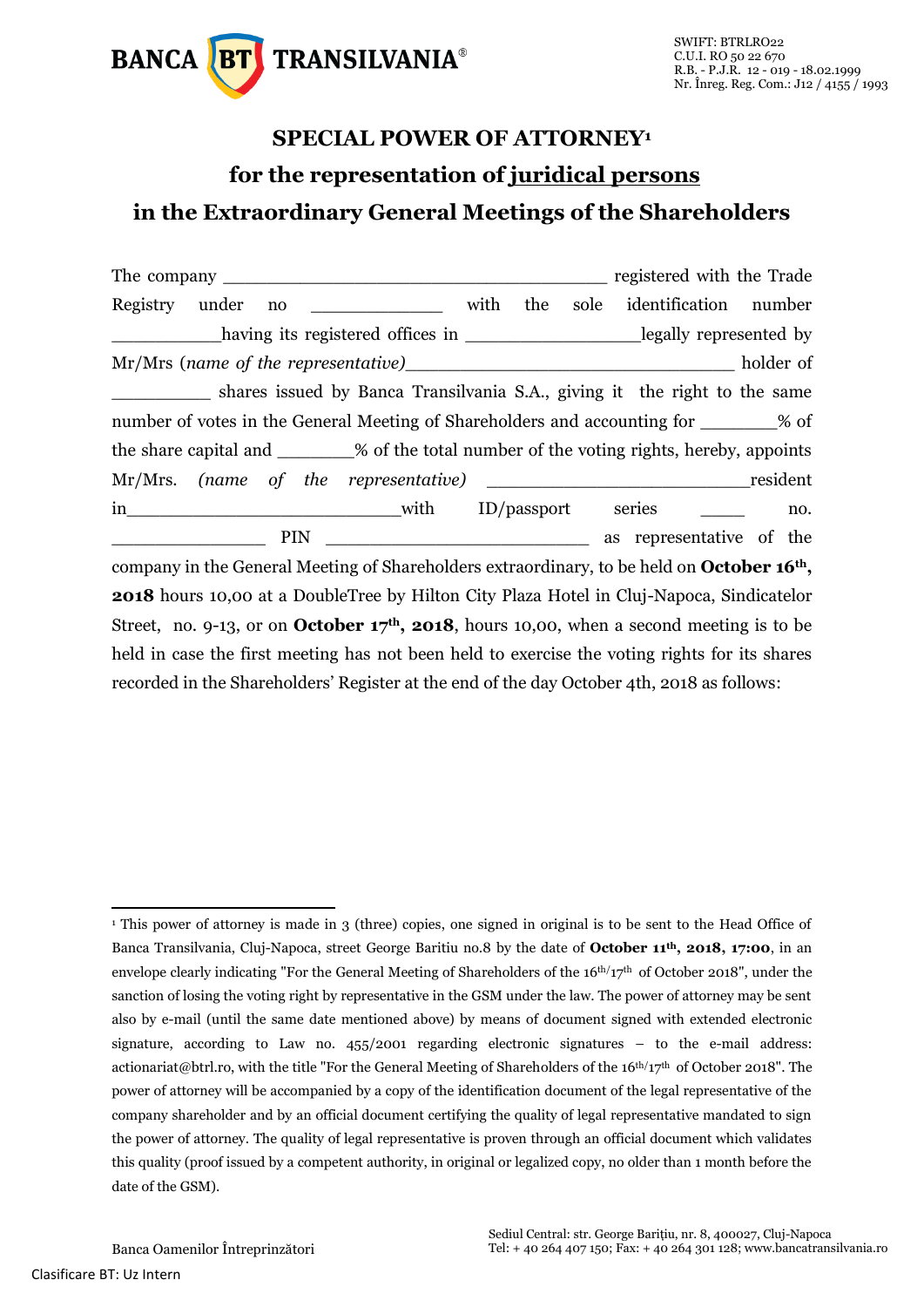

**I. Approval of the merger by absorption between Banca Transilvania SA, as an acquiring company, and Bancpost SA, as an acquired company, according to the terms and conditions included in the merger project, and therefore, the approval of the Merger Project and the documents drawn up in relation to it, and all the merger effects, such as, but not being limited to:**

**(i) the dissolution without liquidation of Bancpost SA and the universal transfer of the Bancpost SA assets (patrimony) to Banca Transilvania S.A. in exchange of the assignment towards the Bancpost S.A. shareholders of new shares issued by The Company, under the terms and conditions presented in the Merger Project;** 

**(ii) the increase of Banca Transilvania S.A. share capital, under the terms and conditions presented in the Merger Project, and the adequate modification of the BT's Articles of Association; the Bancpost shareholders will receive a number of shares in Banca Transilvania according to the exchange rate indicated in the Merger Project, applied to the number of shares they hold in Bancpost at the reference date of the merger approval decision.**

**(iii) Granting of a mandate to the Banca Transilvania Board of Directors for the determination of the final value of the BT share capital increase as well as of the merger premium, as stipulated in the Merger Project, having the capacity to decide also on:**

**a) the option to cancel those TLV shares that would have been allocated to the account of Bancpost shares for which the right of withdrawal has been exercised in accordance with the provisions of art. 134 of the Law no. 31/1990;** 

**b) the option to cancel those shares issued by Banca Transilvania and which, because of rounding operations, are not allocated to the Bancpost shareholders;** 

**c) to set a compensation price for the shares fraction resulting from the rounding down;** 

**d) any other items, data, including (but not being limited to, e.g.: the date, the registration date or the payment date, if required) or the events necessary to complete and implement the merger between Banca Transilvania and Bancpost.**

For  $\Box$  Against  $\Box$  Abstention  $\Box$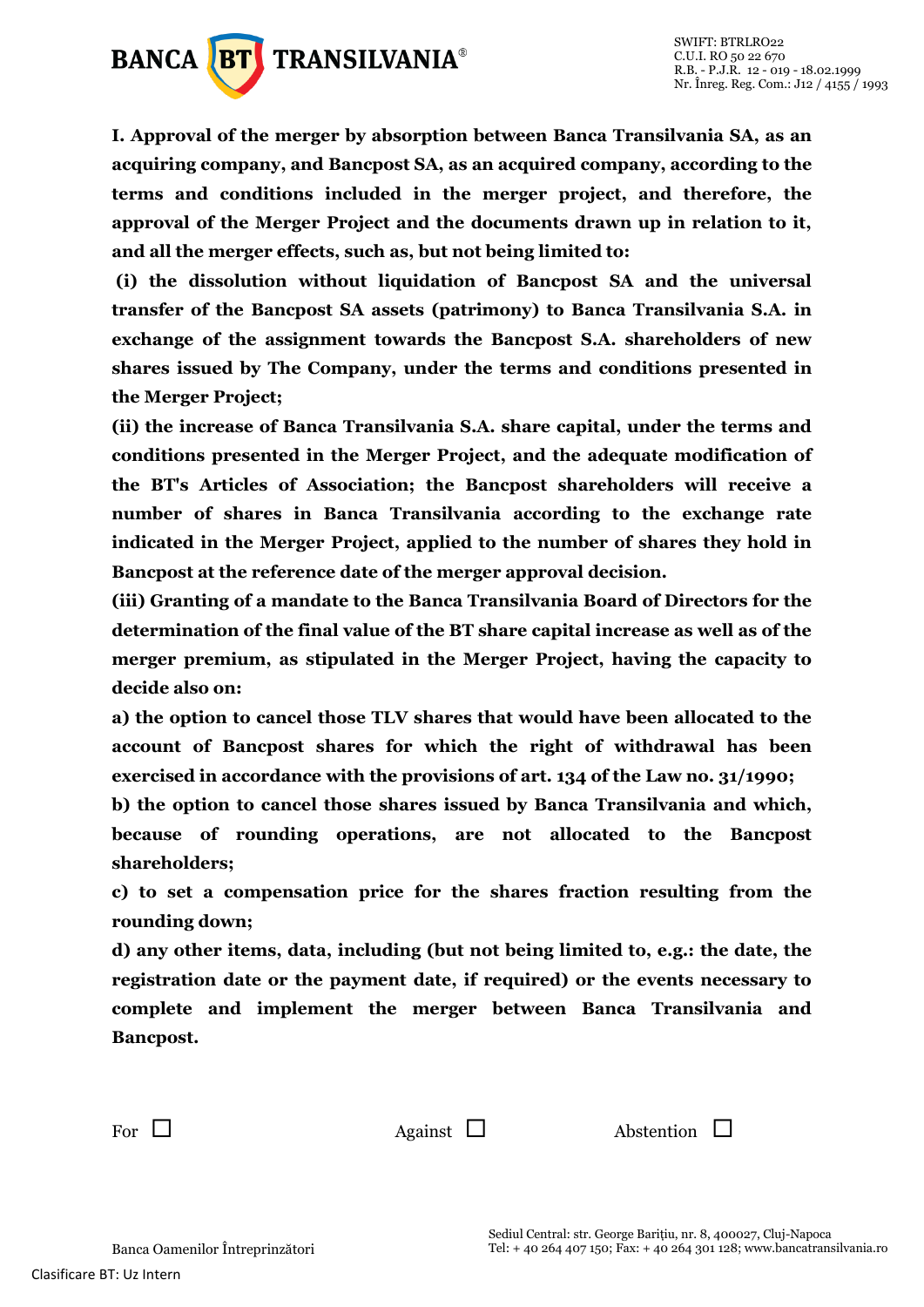

**II. The granting of a mandate to Banca Transilvania's Board of Directors, with the right of sub-delegation, to take all the measures and to perform all administrative, economic, financial or legal operations considered necessary or appropriate by them so as to implement the Merger and the Merger itself approval decision, such as, but not being limited to:** 

**(i) performing the necessary formalities in order to obtain any approvals from the ASF or any other competent authorities,** 

**(ii) establishing and performing, as appropriate, the procedures so as to ensure the exercise of the shareholders' rights in the Merger context;** 

**(iii) the signing and submission of any documents, notifications, requests necessary or useful for the completion and enforceability of taking over the entire assets (patrimony) of Bancpost SA starting with the Merger effective date,** 

**(iv) representation before the competent Trade Register Offices, the competent Court, FSA, the Central Depositary, and any other authority, legal entity or individual, as necessary.**

For  $\Box$  Against  $\Box$  Abstention  $\Box$ 

**III. Approval of the bank's articles of association amendment and empowerment of the Board of Directors and individually of its members to carry out the decisions adopted by the EGMS, as follows:**

**Updating Art. 6 - Field of activity with the following activity:**

**"6612- participation in the issue of securities and other financial instruments by subscribing and placing these securities or by placement and provision of services related to such securities;"**

For  $\Box$  Against  $\Box$  Abstention  $\Box$ 

This power of attorney is valid only for the Extraordinary General Meeting of Shareholders to be on October 16th, 2018 hours 10,00 at a DoubleTree by Hilton City Plaza Hotel in Cluj-Napoca, Sindicatelor Street, no. 9-13, or on October 17th, 2018, hours 10,00, when a second meeting is to be held in case the first meeting has not been held, my representative having the obligation to vote according to the given instructions.